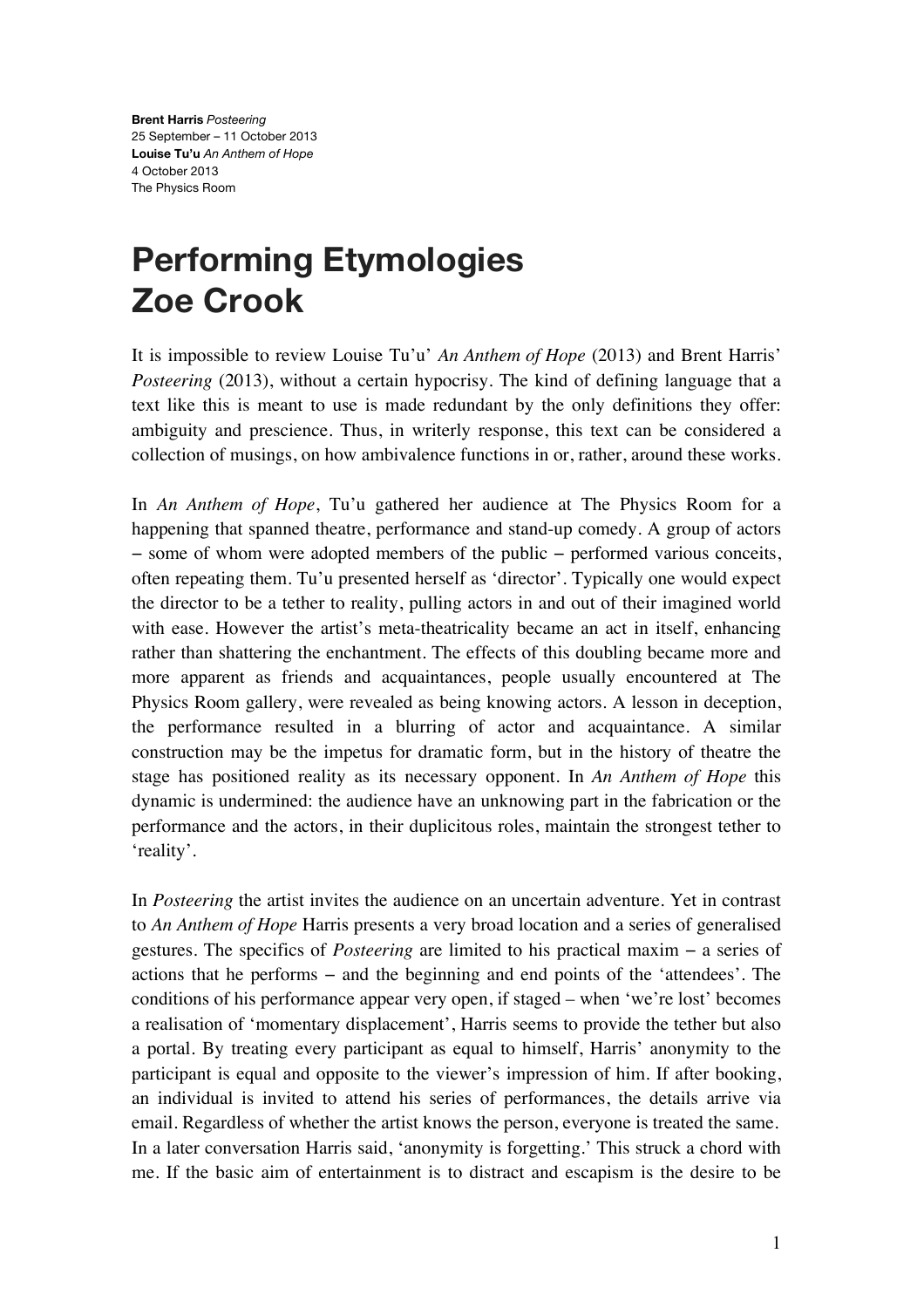someone, Harris conducts these processes of anonymity within his choreography. The performance is periodic in its structure: the audience arrives and searches for the performance, watches 'it', and then goes back to what they were doing. This beingdistracted and returning-to-life creates a rhythm. Inspired by a sense of heightened reality, not dissimilar to that nervous feeling that performances incite, Harris encourages us to become aware of the split between the theoretical and the practical with the simple act of rephrasing. Treating the street as an episode the performance is whatever you want it to be; you may not have met the artist and he may not have met you, but you will have had an experience regardless of what you just watched. It is this anonymity that allows you to explore a heightened reality before you are pulled back to the real world by the tether of a start or finish time. Harris and the participants become a part of the grey area of life, the shadows between buildings, the misused parts of the city. The difference then, between Tu'u and Harris' performances, is that Harris encourages a self-directed exploration of this grey hue.

From the websites of both artists it is clear that neither wants to be defined, but it is interesting that definition is associated with the communication of ideas. Take the website of Harris for example, if one ignores the social impetus that comes with having your own website and imagines that this is a website built for the practice of a flâneur (for wandering and exploration) then this is similar to the experience that Harris engenders in his audience during performance. The lack of natural dialogue within both of their works (in the sense that *An Anthem of Hope* was scripted, and *Posteering* unspoken) and a sense of premeditation (in thought and action) become defining characteristics. Suggesting the fallibility of communication, precedence is placed via these actions onto audience immersion and interpretation. Acting as a means to *experience*, the artist has become a medium – a portal to the 'grey area'. This monochromatic scale, from lost to forgotten, offers truth in the form of a language not ruptured or proliferated; one without mis-meanings.

Whilst I was sitting the gallery one day, a visitor came in (as they do) and was mulling about in the usual fashion. Harris happened to arrive during this mulling, to grab a few things and use the loo. It just so happened that upon this day, the blurb on The Physics Room Facebook was one describing Tu'u's piece. Designed as a piece of dialogue from the 'subjective' perspective of the gallery walls, it detailed this exact event: A visitor arriving and asking to use the toilet. The visitor, the girl who was and was not participating, asked if this was part of the performance. Banality rendered meaningful, this was not so much the case of the power of art to allow this girl to see the act of visiting a toilet as an artwork but a switch − a switch that enabled someone to be open to seeing the world in a different manner. Indeed, both Harris and Tu'u may be 'acting' but they are performing in order to create a new language: the language of experience.